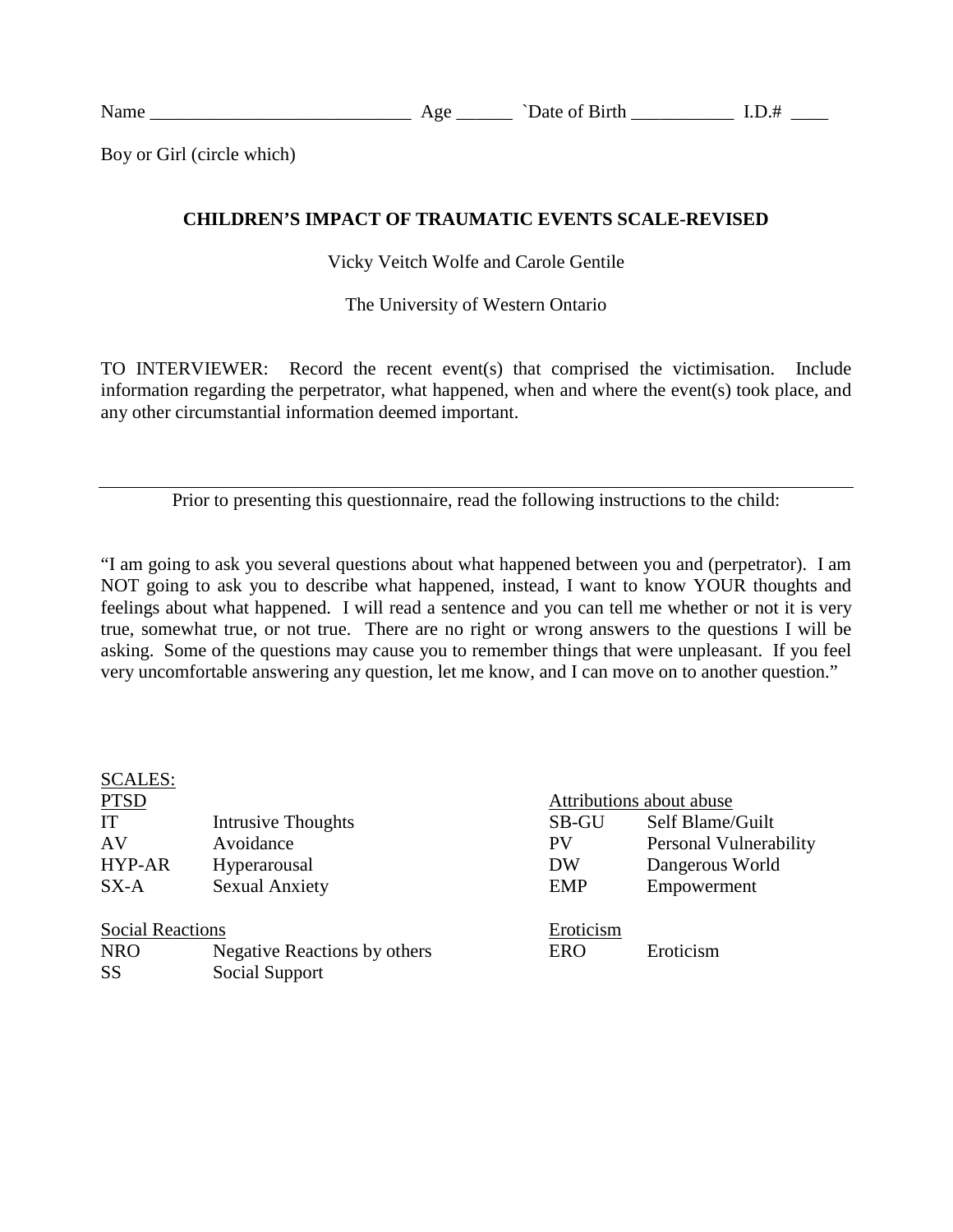|     |                                                                                                              | <b>VERY</b><br><b>TRUE</b> | <b>SOMEWHAT</b><br><b>TRUE</b> | <b>NOT</b><br><b>TRUE</b> |            |
|-----|--------------------------------------------------------------------------------------------------------------|----------------------------|--------------------------------|---------------------------|------------|
| 1.  | Things like this WILL NOT happen<br>again                                                                    |                            |                                |                           | (EMP)      |
| 2.  | Some people believe that I did a very bad<br>thing                                                           |                            |                                |                           | (NRO)      |
| 3.  | I try to stay away from things that remind<br>me of what happened.                                           |                            |                                |                           | (AV)       |
| 4.  | People who know about what happened<br>think bad thoughts about me                                           |                            |                                |                           | (NRO)      |
| 5.  | Some people<br>blame<br>for what<br>me<br>happened.                                                          |                            |                                |                           | (NRO)      |
| 6.  | I often feel irritable for no reason at all.                                                                 |                            |                                |                           | $(Hyp-AR)$ |
| 7.  | I have trouble falling asleep because<br>pictures or thoughts of what happened<br>keep popping into my head. |                            |                                |                           | (IT)       |
| 8.  | I dislike or feel uncomfortable spending<br>time alone with older boys or men.                               |                            |                                |                           | (PV)       |
| 9.  | If adults bother me, I can stop them.                                                                        |                            |                                |                           | (EMP)      |
| 10. | These kinds of things happen often.                                                                          |                            |                                |                           | (PV)       |
| 11. | I have dreams or nightmares about what<br>happened.                                                          |                            |                                |                           | (TT)       |
| 12. | I have difficulty concentrating because I<br>often think about what happened.                                |                            |                                |                           | $(Hyp-AR)$ |
| 13. | This happened to me because I was too<br>young to do anything about it.                                      |                            |                                |                           | $(SB-GU)$  |
| 14. | learned<br>people<br>about<br>After<br>what<br>happened, they no longer wanted to<br>spend time with me.     |                            |                                |                           | (NRO)      |
| 15. | Something like this might happen to me<br>again.                                                             |                            |                                |                           | (PV)       |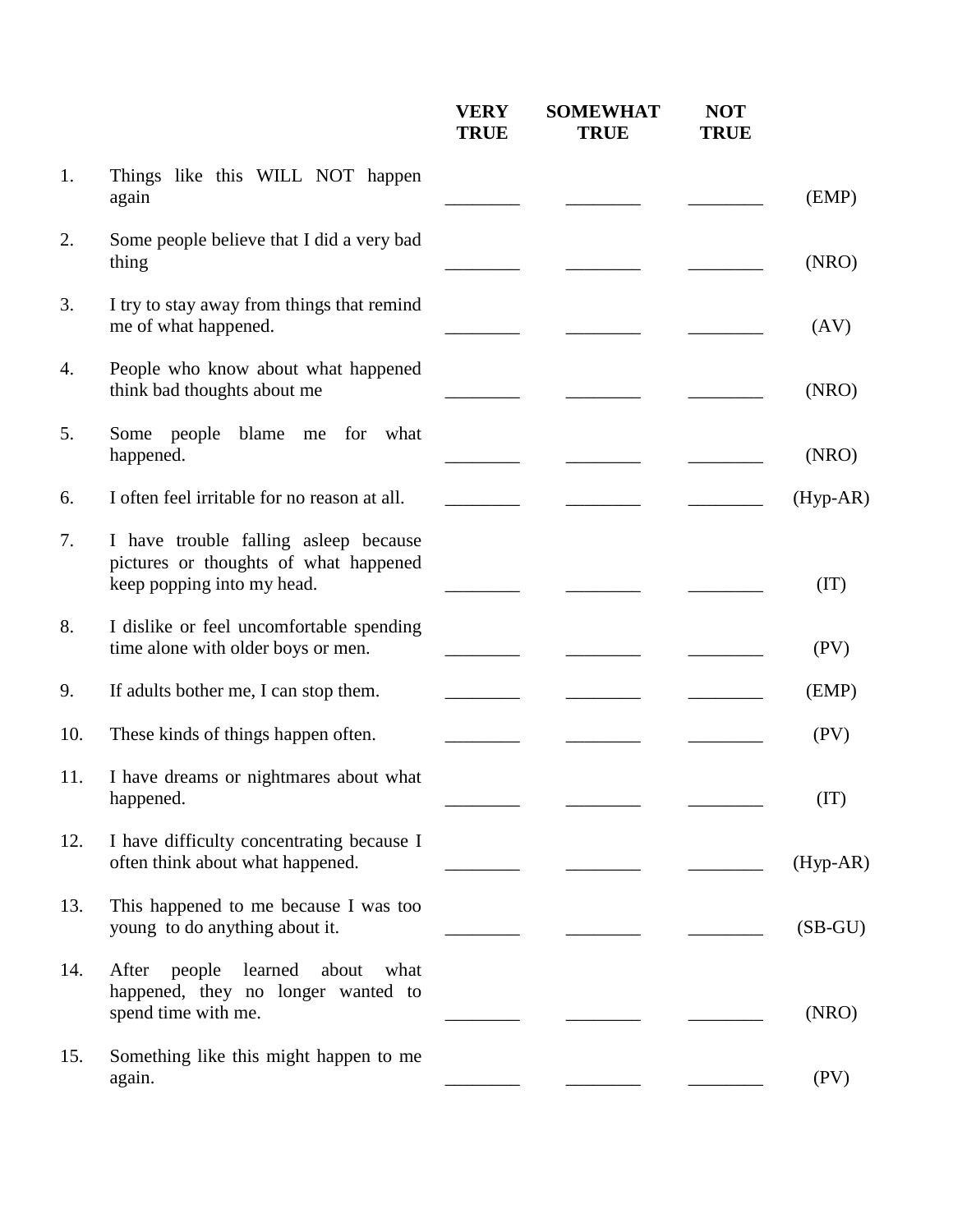|     |                                                                                  | <b>VERY</b><br><b>TRUE</b> | <b>SOMEWHAT</b><br><b>TRUE</b> | <b>NOT</b><br><b>TRUE</b> |                        |
|-----|----------------------------------------------------------------------------------|----------------------------|--------------------------------|---------------------------|------------------------|
| 16. | I was to blame for what happened.                                                |                            |                                |                           | $(SB-GU)$              |
| 17. | People often take advantage of children.                                         |                            |                                |                           | (DW)                   |
| 18. | I am easily startled or surprised.                                               |                            |                                |                           | $Hyp-AR$ )             |
| 19. | These kinds of things happen to a lot of<br>children.                            |                            |                                |                           | (DW)                   |
| 20. | I think about what happened to me even<br>when I don't want to.                  |                            |                                |                           | (IT)                   |
| 21. | I was not to blame for what happened.                                            |                            |                                |                           | $(SB-GU)$              |
| 22. | This happened to me because I acted in a<br>way that caused it to happen.        |                            |                                |                           | (reverse)<br>$(SB-GU)$ |
| 23. | Pictures of what happened often pop into<br>my mind.                             |                            |                                |                           | (TT)                   |
| 24. | I often feel restless or jumpy.                                                  |                            |                                |                           | (Hyp-AR)               |
| 25. | Things in my life will get better.                                               |                            |                                |                           | (EMP)                  |
| 26. | Some kids at school make fun of me<br>because of what happened.                  |                            |                                |                           | (NRO)                  |
| 27. | Most people who know about what<br>happened are nice and understanding.          |                            |                                |                           | (SS)                   |
| 28. | I feel I have caused trouble to my family.                                       |                            |                                |                           | $(SB-GU)$              |
| 29. | Some people think I am lying about what<br>happened.                             |                            |                                |                           | (NRO)                  |
| 30. | I am easily annoyed by others.                                                   |                            |                                |                           | $(Hyp-AR)$             |
| 31. | This happened to me because I was not<br>smart enough to stop it from happening. |                            |                                |                           | $(SB-GU)$              |
| 32. | I try not to think about what happened.                                          |                            |                                |                           | (AV)                   |
| 33. | Most people believe me when I talk<br>about what happened.                       |                            |                                |                           | (SS)                   |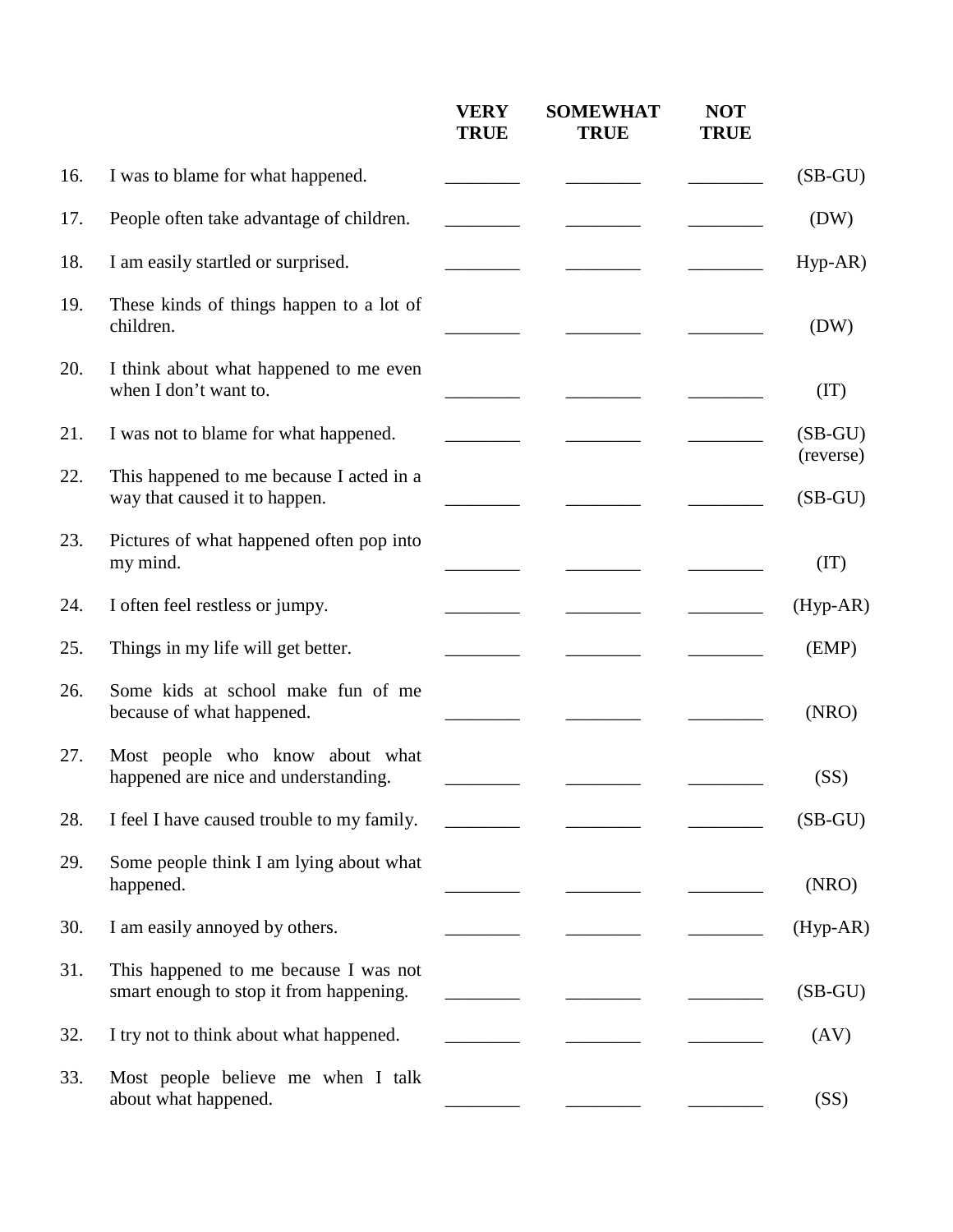|     |                                                                                 | <b>VERY</b><br><b>TRUE</b> | <b>SOMEWHAT</b><br><b>TRUE</b> | <b>NOT</b><br><b>TRUE</b> |                        |
|-----|---------------------------------------------------------------------------------|----------------------------|--------------------------------|---------------------------|------------------------|
| 34. | I think about sex even when I don't want<br>to.                                 |                            |                                |                           | (ERO)                  |
| 35. | This happened to me because I was bad<br>and needed to be punished.             |                            |                                |                           | $(SB-GU)$              |
| 36. | I sometimes have trouble remembering<br>what happened during the sexual abuse.  |                            |                                |                           | (AV)                   |
| 37. | I am embarrassed when I see people who<br>know what happened.                   |                            |                                |                           | $(SB-GU)$              |
| 38. | There are many people who do bad<br>things to children.                         |                            |                                |                           | (DW.)                  |
| 39. | I feel I have caused problems for many<br>people.                               |                            |                                |                           | $(SB-GU)$              |
| 40. | I feel guilty about what happened.                                              |                            |                                |                           | $(SB-GU)$              |
| 41. | Thinking about sex upsets me.                                                   |                            |                                |                           | $(SX-A)$               |
| 42. | Sometimes when playing, I act out what<br>happened during the sexual abuse.     |                            |                                |                           | (IT)                   |
| 43. | This happened to me because I always<br>have bad luck.                          |                            |                                |                           | (PV)                   |
| 44. | I get frightened when I think about sex.                                        |                            |                                |                           | $(SX-A)$               |
| 45. | As a result of what happened, people<br>who used to care about me no longer do. |                            |                                |                           | (NRO)                  |
| 46. | I have more sexual feelings than my<br>friends.                                 |                            |                                |                           | (ERO)                  |
| 47. | (PERPETRATOR) was to blame for<br>what happened.                                |                            |                                |                           | $(SB-GU)$<br>(reverse) |
| 48. | When I am reminded of what happened, I<br>sometimes feel very scared.           |                            |                                |                           | $(Hyp-AR)$             |
| 49. | If something like this happens again, I<br>CAN stop it.                         |                            |                                |                           | (EMP)                  |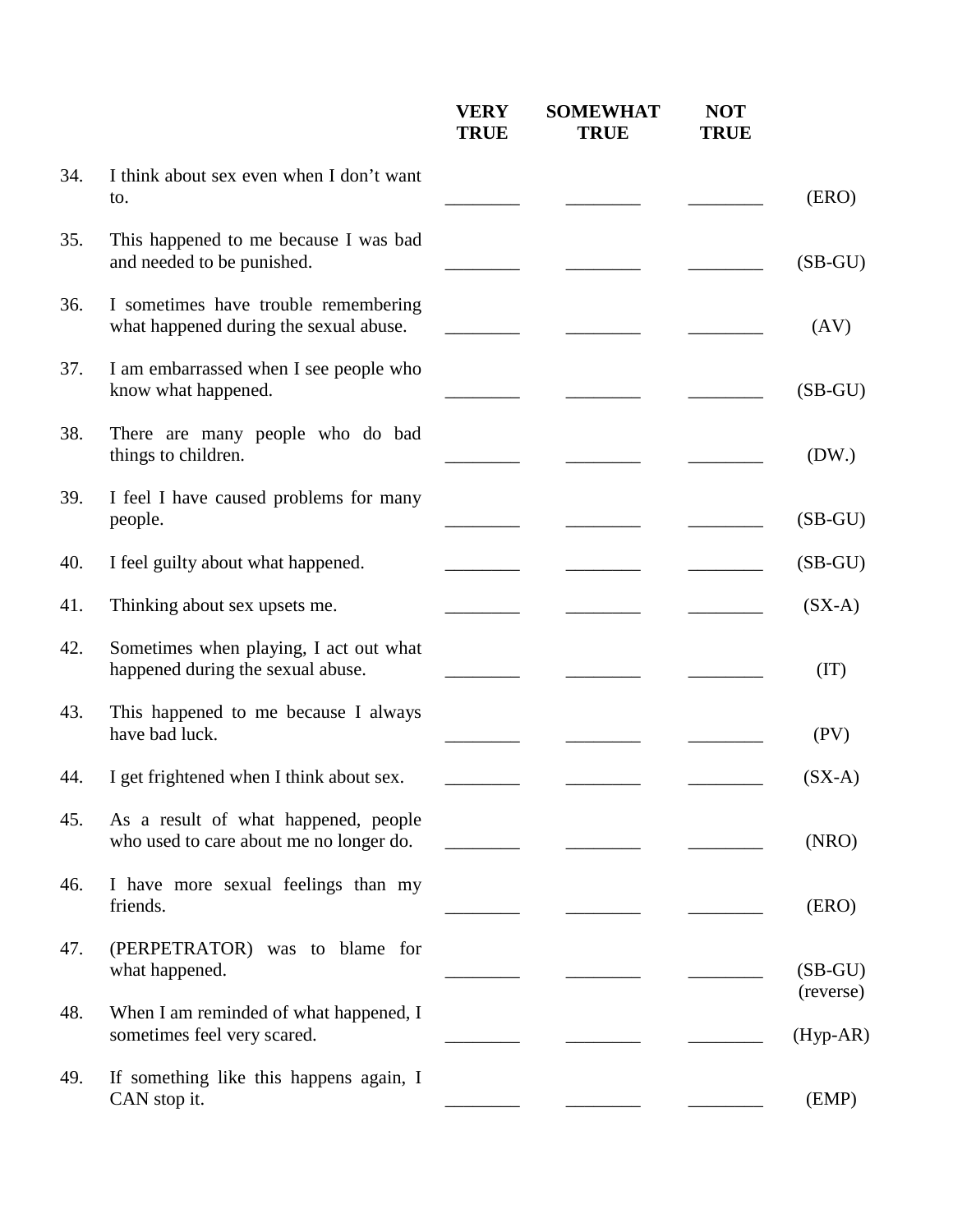|     |                                                                                              | <b>VERY</b><br><b>TRUE</b> | <b>SOMEWHAT</b><br><b>TRUE</b> | <b>NOT</b><br><b>TRUE</b> |                   |
|-----|----------------------------------------------------------------------------------------------|----------------------------|--------------------------------|---------------------------|-------------------|
| 50. | I sometimes want to cry when I think of<br>what happened.                                    |                            |                                |                           | (IT)              |
| 51. | Some people think that I was to blame<br>for what happened.                                  |                            |                                |                           | (NRO)             |
| 52. | No matter what I do, I can't stop sexual<br>abuse.                                           |                            |                                |                           | (PV)              |
| 53. | If something like this happens again, I<br>think I KNOW what to do to stop it.               |                            |                                |                           | (EMP)             |
| 54. | I am not as interested in some things I<br>used to like before the sexual abuse<br>happened. |                            |                                |                           | (AV)              |
| 55. | People who I trusted let me down.                                                            |                            |                                |                           | (NRO)             |
| 56. | Many things remind me of what<br>happened.                                                   |                            |                                |                           | (IT)              |
| 57. | I feel I should be punished for what I did.                                                  |                            |                                |                           | $(SB-GU)$         |
| 58. | When I'm reminded of what happened, I<br>try to think of something else.                     |                            |                                |                           | (AV)              |
| 59. | I worry that other children will also be<br>sexually abused.                                 |                            |                                |                           | (DW)              |
| 60. | Things like this happen to only a few<br>children.                                           |                            |                                |                           | (PV)<br>(reverse) |
| 61. | I know enough about sexual abuse now<br>that I can protect myself in the future.             |                            |                                |                           | (EMP)             |
| 62. | I often worry that I will be sexually<br>abused again.                                       |                            |                                |                           | (PV)              |
| 63. | I have someone with whom I feel<br>comfortable talking about the sexual                      |                            |                                |                           |                   |
|     | abuse.                                                                                       |                            |                                |                           | (SS)              |
| 64. | Sex is dirty.                                                                                |                            |                                |                           | $(SX-A)$          |